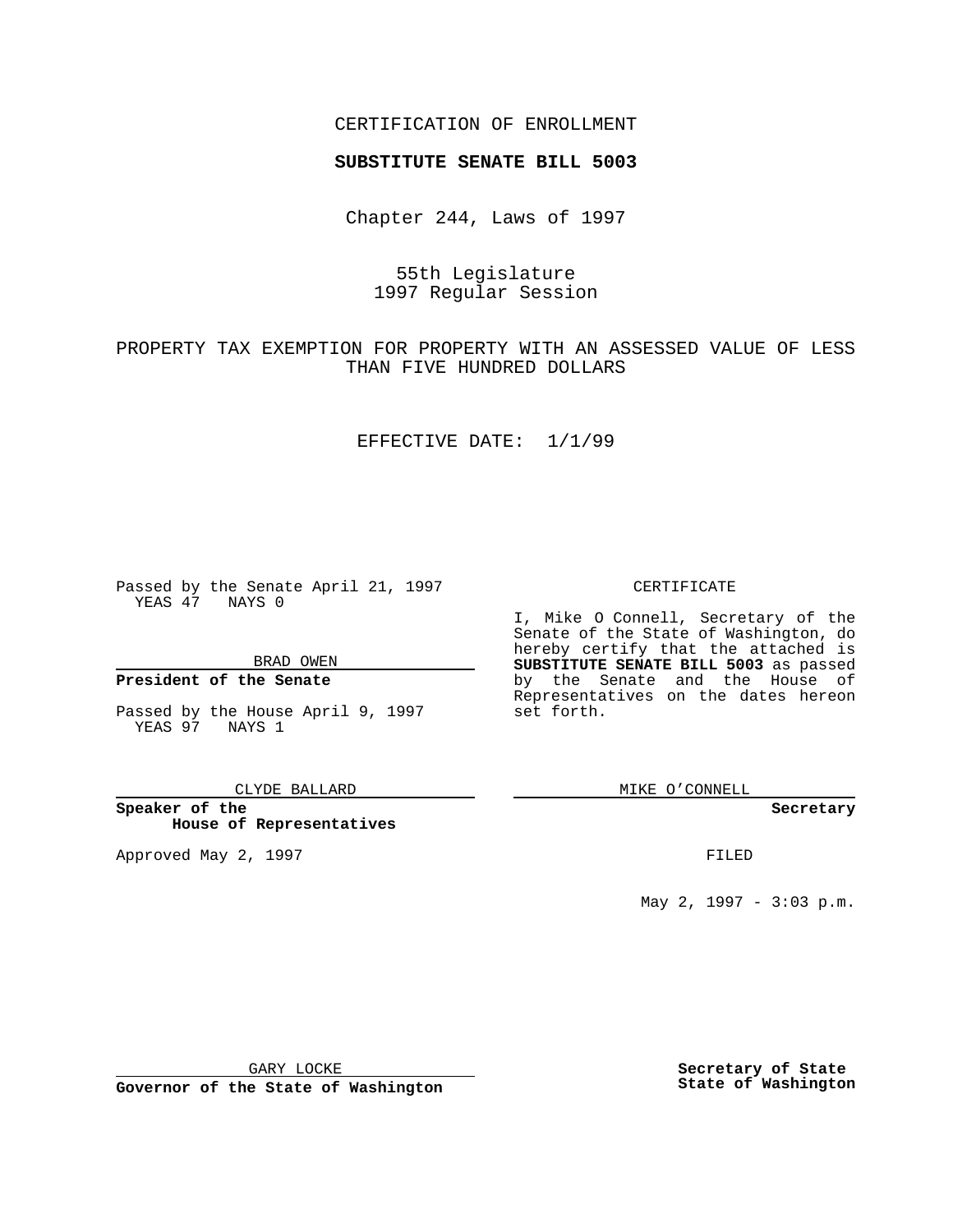## **SUBSTITUTE SENATE BILL 5003** \_\_\_\_\_\_\_\_\_\_\_\_\_\_\_\_\_\_\_\_\_\_\_\_\_\_\_\_\_\_\_\_\_\_\_\_\_\_\_\_\_\_\_\_\_\_\_

\_\_\_\_\_\_\_\_\_\_\_\_\_\_\_\_\_\_\_\_\_\_\_\_\_\_\_\_\_\_\_\_\_\_\_\_\_\_\_\_\_\_\_\_\_\_\_

### AS AMENDED BY THE HOUSE

Passed Legislature - 1997 Regular Session

## **State of Washington 55th Legislature 1997 Regular Session**

**By** Senate Committee on Ways & Means (originally sponsored by Senators Swecker, Loveland, McDonald, Sheldon, Winsley, Goings, Deccio, Rasmussen, Hale, Stevens, Johnson, McCaslin, Rossi, Oke, Zarelli and Roach)

Read first time 02/12/97.

 AN ACT Relating to property tax exemptions for property with an assessed value of less than five hundred dollars; amending RCW 84.64.320; adding a new section to chapter 84.36 RCW; and providing an effective date.

5 BE IT ENACTED BY THE LEGISLATURE OF THE STATE OF WASHINGTON:

6 NEW SECTION. **Sec. 1.** A new section is added to chapter 84.36 RCW 7 to read as follows:

8 (1) Each parcel of real property, and each personal property 9 account, that has an assessed value of less than five hundred dollars 10 is exempt from taxation.

 (2) This section does not apply to personal property to which the exemption from taxation under RCW 84.36.110(2) may be applied or to real property which qualifies for preferential tax treatment under this chapter or chapter 84.14, 84.26, 84.33, or 84.34 RCW.

15 **Sec. 2.** RCW 84.64.320 and 1993 c 310 s 2 are each amended to read 16 as follows:

17 The county legislative authority may dispose of tax foreclosed 18 property by private negotiation, without a call for bids, for not less